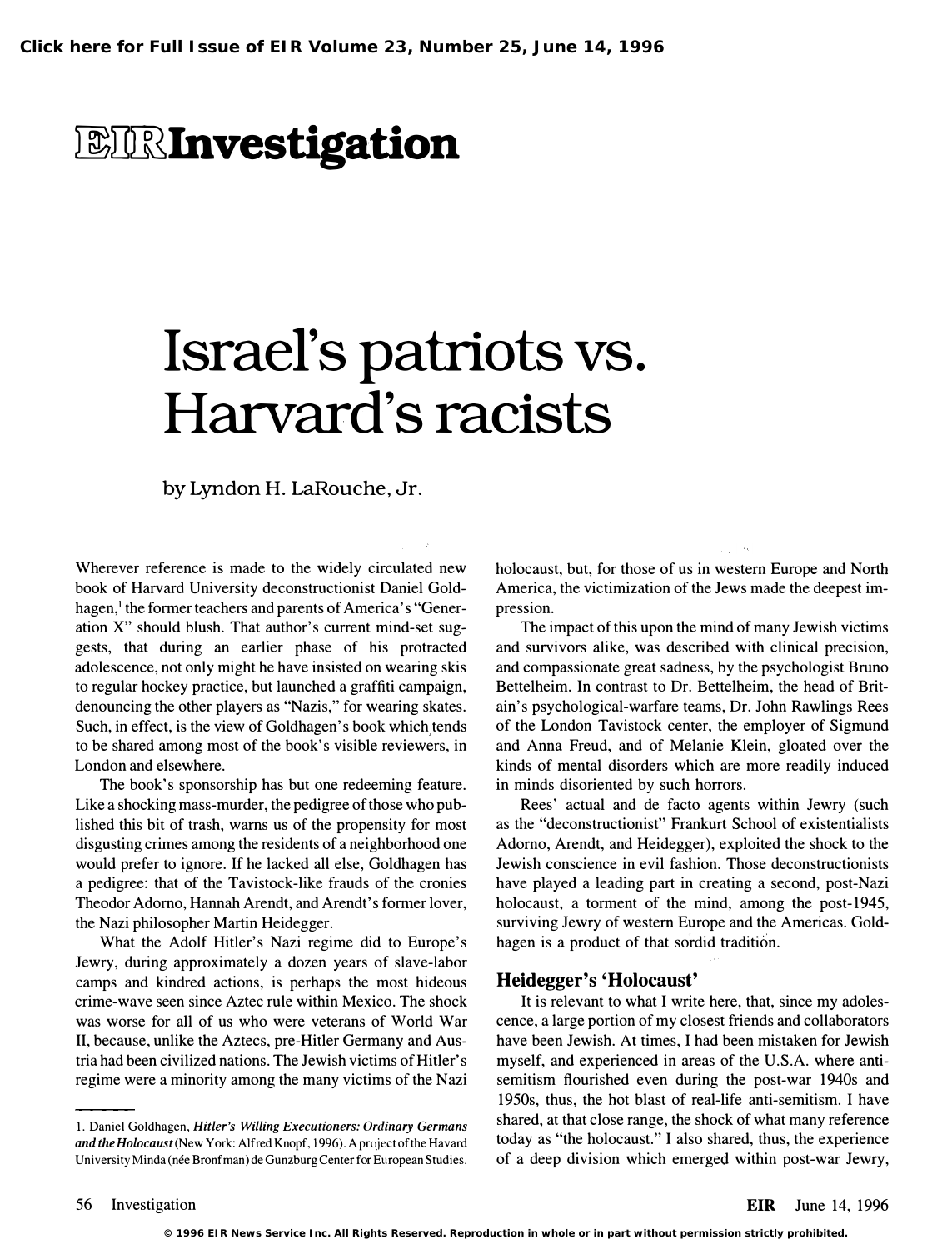

world wide. Since the evil done by such assets of Tavistock as Adorno and Arendt, world Jewry has been divided between those, of the pre-Hitler tradition, who defend Jewry in terms of the achievements of "2,000 years of survival," in opposition to those poor wretches who define Jewry as virtually a mere predicate of Hitler's evil: a dozen monstrous years of Nazi persecution.

That axiomatic division, is key to understanding the circumstances leading into the assassination of Israel's martyred Prime Minister Yitzhak Rabin, the circumstances of a campaign of trans-Atlantic hate, which had targetted him from Anti-Defamation League-linked circles inside Daniel Goldhagen's United States. Goldhagen's book has placed its author, next to the grubby, right-wing thugs of the Anti-Defamation League (ADL), such as Abe Foxman: on the wrong side of that division within Jewish opinion today.

Rabin's survivor, Prime Minister Shimon Peres, underscored the relevant issues of the post-Hitler world, during the May, 1996 election campaign. He stated then, as many of us have shared that view over the past score years, or more, that the time has come to cease to think of Israel as merely a place of refuge for Jews fleeing memories of the Nazi atrocities. It is long past the time to begin to think of Israel as a nation, with long-term interests in finding peace, prosperity, and security, within the community of nations of, chiefly, Israel's Arab neighbors. In other words, it is past

time to scrap the popular U.S. tabloid caricature: a "Zionist fanatic" having tantrums in Brooklyn, or a nerd in a Harvard niche. Focus, instead, upon a living, breathing Jew, such as one among Shimon Peres's circles, a patriot of the republic of Israel, who is applying the heritage of 2,000 years of "Jewish Survival" (the tradition of Moses Mendelssohn, for example), to relations with non-Jews of today's Middle East and wider world.

That said, focus upon the left-wing, atheist roots of ADLstyle, "neo-conservative" Zionism inside the U.S.A. today.

Although forms of actual or nominally Jewish religious "fundamentalism," shading into some wildly deranged cults, serve more readily as topics for tabloid and TV sensationalism, it should be Kristol clear, that the hard-core of today's right-wing Jewish fanatics, is drawn from rabidly non-religious, political Jews, such as those formerly based at Jay Lovestone's and William Gomberg's old "Communist International Opposition" nest, at David Dubinsky's ILGWU headuarters in New York City.<sup>2</sup>

<sup>2.</sup> Jay Lovestone was recruited, while a student social-democrat at the City College of New York, into the U.S.A.'s "underground" Communist Party of the early 1920s, and rose, under the patronage of then-Soviet dictator N. Bukharin, to become head of the Communist Party U.S.A. during the period immediately preceding Stalin's coup against Bukharin. Lovestone became then a leading figure of the so-called right-wing opposition within the Communist International, closely associated with Germany's Thalheimer, et al.